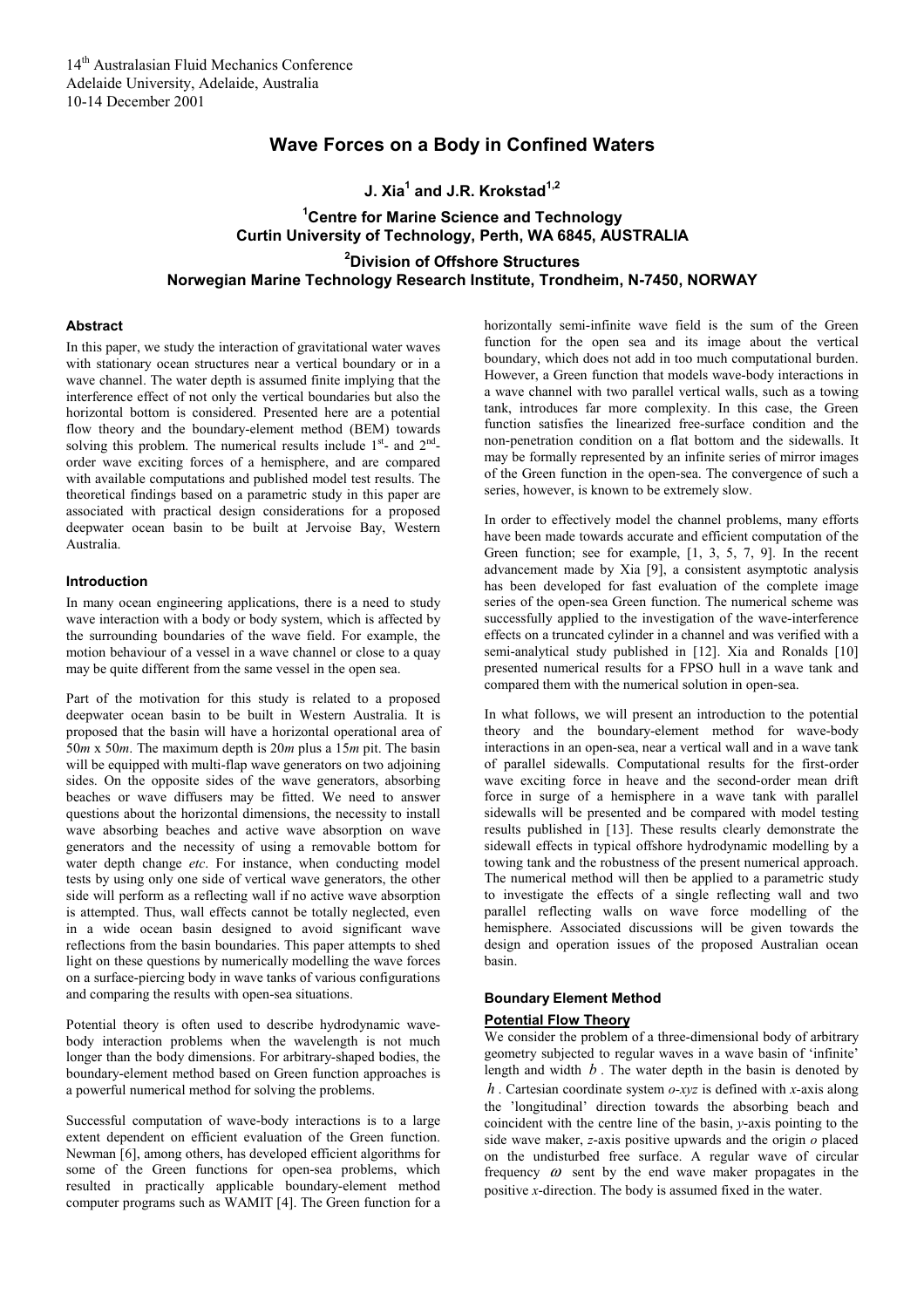Under the assumptions of a perfect fluid and irrotational flow, the motion of the fluid field can be described in terms of velocity potential in the form

$$
\Phi(x, y, z, t) = \text{Re}\{\phi(x, y, z)e^{-i\omega t}\}\tag{1}
$$

with the spatial potential

$$
\phi(x, y, z) = \frac{gA}{i\omega} (\phi_I + \phi_D)
$$
\n(2)

where *A* is the incident-wave amplitude;  $\phi_I$  and  $\phi_D$  are normalized incident and diffracted wave potentials.

The incident-wave potential  $\phi$ <sub>*I*</sub> may be explicitly written as

$$
\phi_I = \frac{\cosh k(z+h)}{\cosh kh} e^{ikx}
$$
\n(3)

where  $k$  is the wave number satisfying the dispersion relation  $\omega^2 = gk \tanh kh$ , with *g* being the gravitational acceleration.

The governing equation for the diffraction potential  $\phi$ <sub>*D*</sub> is the Laplace's equation subject to the linearized free-surface boundary condition and the non-penetration boundary condition on the seabed, on the vertical walls  $y = b_1, b_2$  that model the sidewalls of a wave tank and on the body surface  $S_0$ ,

$$
\begin{cases}\n\left(\frac{\partial^2}{\partial^2 x} + \frac{\partial^2}{\partial^2 y} + \frac{\partial^2}{\partial^2 z}\right)\phi_D = 0 & \text{in the fluid} \\
-\omega^2 \phi_D + g \frac{\partial \phi_D}{\partial z} = 0 & \text{on } z = 0\n\end{cases}
$$
\n
$$
\begin{aligned}\n\frac{\partial \phi_D}{\partial z} = 0 & \text{on } z = -h \\
\frac{\partial \phi_D}{\partial y} = 0 & \text{on } y = b_1, b_2 \\
\frac{\partial \phi_D}{\partial n} = -\frac{\partial \phi_I}{\partial n} & \text{on } S_0\n\end{aligned}
$$
\n(4)

where *n* denotes the unit inward normal to the mean underwater body surface  $S_0$  with three Cartesian components  $(n_1, n_2, n_3)$ and the extended definition,  $(n_4, n_5, n_6) = (yn_3 - zn_2,$  $zn_1 - xn_3, xn_2 - yn_1$ ). In addition, the diffraction potential must satisfy a radiation condition that states that, when  $x \to \pm \infty$ ,  $\phi_D$ is associated only with waves that propagate away from the body.

For an open-sea problem, the boundary condition on the vertical walls may be removed by assuming  $b_1 = -\infty$  and  $b_2 = +\infty$  and replacing the associated non-penetration condition by the radiation condition. Accordingly, we may define  $b_1 = -\infty$ ,  $b_2 = b/2$  for a quay or a single tank wall and  $b_1 = -b/2$ ,  $b_2 = b/2$  for a wave tank with two parallel reflecting walls.

Based on the linearized Bernoulli's equation, the amplitude of the first-order wave exciting force (and moment) is represented by the velocity potentials as

$$
\boldsymbol{F}^{(1)} = \rho g A \iint_{S_0} (\phi_I + \phi_D) \boldsymbol{n} dS \tag{5}
$$

where  $\mathbf{n} = (n_1, n_2, \dots, n_6)$  and  $\rho$  is the fluid density.

The mean second-order fluid forces (and moments) for a fixed surface-piercing body are defined as the mean over a complete wave cycle and can be expressed in terms of the first-order velocity potential as [10]

$$
\mathbf{F}^{(2)} = \frac{1}{2g} \rho \omega \int_{L_W} \Phi_t^2 \sec \alpha \, \mathbf{n} \, d\mathbf{l} - \frac{1}{2} \rho \int_{S_0} |\nabla \Phi|^2 \, \mathbf{n} \, dS
$$
\n
$$
= \frac{1}{4g} \rho \omega^2 \int_{L_W} |\phi|^2 \sec \alpha \, \mathbf{n} \, d\mathbf{l} - \frac{1}{4} \rho \int_{S_0} (|\phi_x|^2 + |\phi_y|^2 + |\phi_z|^2) \mathbf{n} \, dS
$$
\n(6)

where  $L_W$  is the mean waterline and  $\alpha$ , the flare angle (zeroed for vertical sides).

#### **Green function approach**

In order to find a solution to the diffraction velocity potential, we may employ the Green function,  $G(p,q)$ , which satisfies the entire boundary conditions except that for the body surface. It represents the spatial part of the velocity potential at a field point,  $p = (x, y, z)$ , in the wave tank due to a pulsating source of unit strength at the point  $q = (x', y', z')$ . To eliminate the detrimental effect of 'irregular frequencies', we introduce an interior fluid domain, which is enclosed by the body surface  $S_0$  and an artificial flat top  $S_a$ . By applying Green's theorem respectively to the volume of fluid in the exterior and interior domain, an extended source representation of the potential may be derived as (see for example, [11])

$$
\phi_D(p) = \iint_{S_0 + S_a} \sigma(q) G(p, q) dS_q \tag{7}
$$

The above equation is valid for field point *p* on the body surface and within the exterior or interior fluid domain. When the fluid velocity is specified on the body surface and its artificial top for the exterior problem, a pair of integral equations for the source strength is obtained from the normal derivative of (7), which forms the basis for a boundary-element method for numerically solving the velocity potential. The boundary-element method is efficient provided the Green function and its derivatives are evaluated accurately and efficiently.

The Green function of the boundary-value problem (4) must satisfy the same boundary conditions except that the body boundary condition on  $S_0$  can be ignored. The governing Laplace's equation is replaced by

$$
\nabla^2 G(p,q) = -4\pi \delta(p-q) \qquad \text{in the fluid} \tag{8}
$$

where  $\delta$  is the Dirac delta function. As for the velocity potential, the Green function must also satisfy a radiation condition that states that, at infinity, *G* is associated only with waves that propagate away from the source.

For the open-sea problem *i.e.*  $b_1 = -\infty$  and  $b_2 = +\infty$  the Green function is denoted by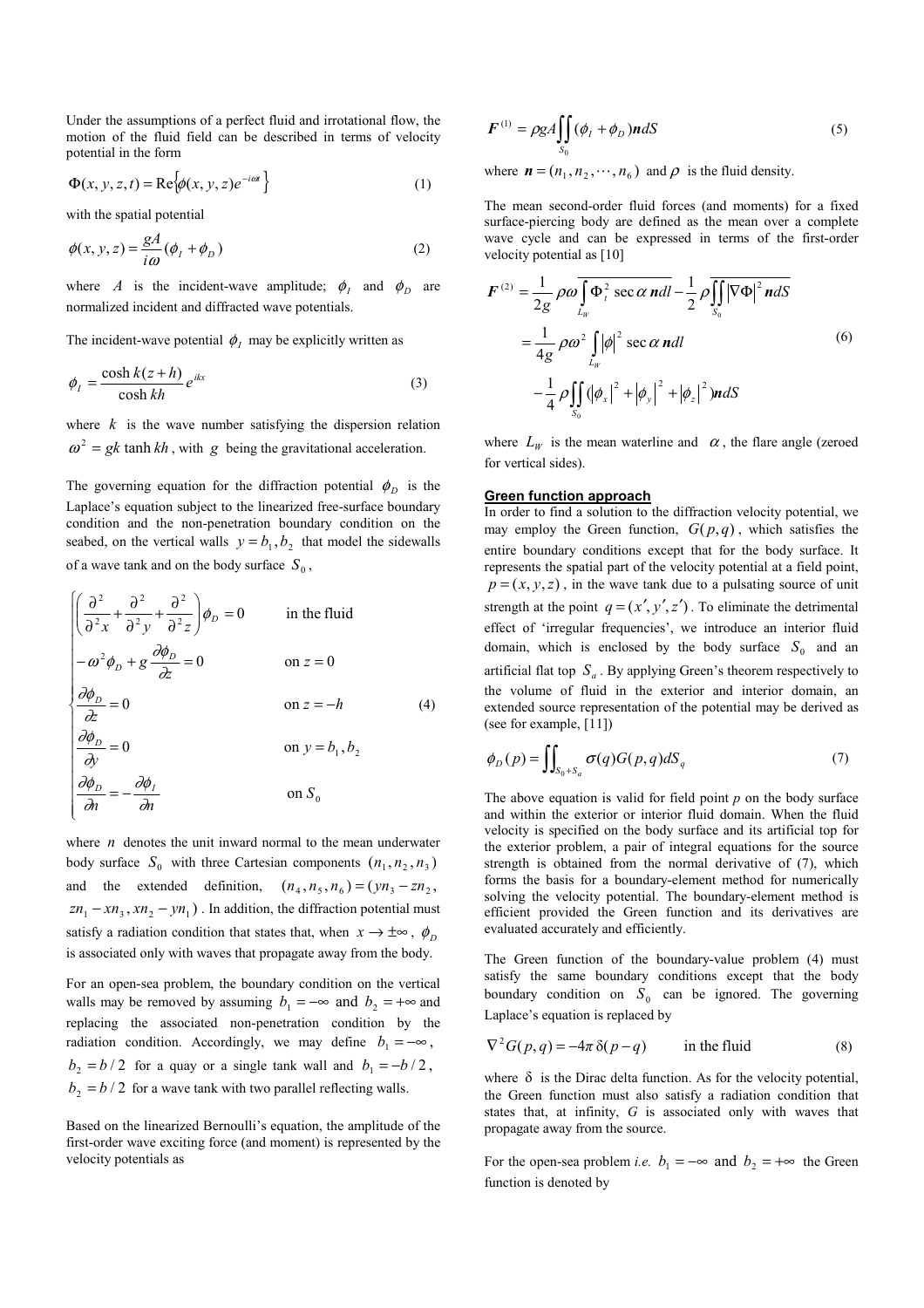$$
G = G_0 \tag{9}
$$

and is given in [8] in the form of principal-value integral and in [2] in the series form know as John's series. Direct computation of the open-sea Green function based on the integral form and the John's series is inefficient and impractical. Many careful treatments have been developed for accurate and efficient evaluation of the open-sea Green function (*e.g*. [6]).

Lets consider the images of the source at  $q_m = (x', y'_m, z')$ , where  $y'_m$  is defined by

$$
y'_m = (-1)^m y' + mb \tag{10}
$$

and write the open-sea Green function of the *m*-th image as

$$
G_m = G(p, q_m) \tag{11}
$$

It is noted that  $q_0$  represents the source itself and (11) reduces to (9) when  $m = 0$ .

For a single wall problem with  $b_1 = -\infty$ ,  $b_2 = b/2$  the Green function is the sum of the open-sea Green function and its image about the wall,

$$
G = G_0 + G_1 \tag{12}
$$

while for a narrow tank problem with two parallel walls at  $b_1 = -b/2$ ,  $b_2 = b/2$ , the Green function should represent the potential induced by an open-sea source and its infinite number of mirror images,

$$
G = \sum_{m = -\infty}^{\infty} G_m \tag{13}
$$

The evaluation of the slowly convergent open-sea Green function series (13) involves many difficulties. A recent approach has been given in [9], which forms the basis for part of the following numerical investigations.

#### **Numerical Results and Discussions**

Numerical and experimental results of  $1<sup>st</sup>$ - and  $2<sup>nd</sup>$ -order wave forces presented hereafter are made for a body with its under water part being a hemisphere. The radius of the hemisphere is denoted by *r* and diameter, *d*. The body surface is modelled by 256 panels with 8 intervals in the depth direction and 32 in the circumferential direction. For a surface-piercing body in an opensea of finite water depth, we may validate the present numerical calculations with the widely accepted computer program WAMIT. The present computations of  $1<sup>st</sup>$ -order vertical wave force and  $2<sup>nd</sup>$ order horizontal mean drift force at three water-depth/draught ratios (1.2, 2 and 20) agree very well with those results from WAMIT. In what follows, we provide numerical results and discussions on the wall effects.

## **a) Effects of Two Parallel Walls**

The hemisphere is placed in the centre of a wave tank with two parallel reflecting walls in the incident wave direction. The water depth is 10*d* . Figures 1 and 2 compare the present numerical results with the experimental data obtained at the Norwegian Marine Technology Research Institute (MARINTEK) [13]. The measurement was done for a hemisphere of 1 *m* in diameter in a towing tank of 10.5 *m* wide and 10 *m* deep. Very good agreement is observed here between the calculated and measured 1<sup>st</sup>-order

wave force in heave; both well capture the tank wave resonance that occurs when the tank-width/wavelength ratio approaches an integer. Measurement of  $2<sup>nd</sup>$ -order forces in a large sloshing wave tank is a very difficult task. Nevertheless, Figure 2 shows encouraging agreement between measured and calculated 2ndorder mean drift force with strong tank wall effects.

Figures 3 and 4 present the calculated  $1<sup>st</sup>$ -order heave force and  $2<sup>n\bar{d}</sup>$ -order mean drift force for the hemisphere in the wave tank at different width. It is found that extending the transverse surface space from a narrow towing tank to a wide ocean basin will only moderately reduce the tank wall effect on, in particularly, the  $2<sup>nd</sup>$ order drift force assuming 100 % reflection from two opposite wall. In this case, a significant wall effect can still be observed when  $b/d = 21$  corresponding to a hemisphere of diameter 2.38  $m$  in a wave basin 50  $m$  in width. Generally speaking, the wall effect on the 2<sup>nd</sup>-order drift force is found to be stronger than on the  $1<sup>st</sup>$ -order heave force.

### **b) Effects of One Vertical Wall**

Consider now the hemisphere stationed near a vertical reflecting wall. This corresponds to the situation when running just one side of wave generators in an ocean basin with the other acting as a 100 % reflector. The distance of the body centre to the wall is  $b/2$  and the water depth  $h = 10d$ . The incident wave direction is parallel to the wall. Figures 5 and 6 respectively illustrate the calculated  $1<sup>st</sup>$ -order wave force in heave and the  $2<sup>nd</sup>$ -order mean drift force in the wave propagation direction. According to the present computation and its comparison with the open-sea result, it is seen that the wall effect on the  $1<sup>st</sup>$ -order heave force is limited, whereas the wall significantly affects the  $2<sup>nd</sup>$ -order drift force. From Figure 6, it may be found that resonance occurs when the ratio of the distance between the body and the wall to half wavelength is approximately an integer. By increasing the distance to the wall, the wall effect decreases. However, an obvious wall effect is observed when  $b/d = 21$  corresponding to a hemisphere of diameter 2.38 *m* in the centre of a wave basin of 50 *m* in width. The results from this example indicate that reflection effects for a single wall problem are far less important than for two opposite walls but still can be important for  $2<sup>nd</sup>$ -order forces.

#### **Conclusions**

The extension of the traditional BEM for floating bodies in open wave fields to confined waters has been confirmed to be successful. This is based on an accurate and efficient evaluation of the Green functions formulated using the *method of images*. The application of the new numerical approach to the parametric investigation of tank wall effects on wave force modelling of a hemisphere offers quantitative information for the design and operation of an ocean basin. It is found that the horizontal  $2<sup>nd</sup>$ order wave drift force on a surface-piercing body is sensitively affected by the wave reflections from either a single vertical wall or two parallel reflecting walls.

#### **Acknowledgments**

The financial support from the ARC Small Grant scheme, the WA Department of Commerce and Trade, MARINTEK, Invest Australia, Woodside and BHPP is gratefully acknowledged.

#### **References**

- [1] Chen, X. B., On the side wall effects upon bodies of arbitrary geometry in wave tanks. *Applied Ocean Research* **16**, 1994, 337- 345.
- [2] John, F., On the motion of floating bodies (II. simple harmonic motions). *Communications on Pure and Applied Mathematics* **3**, 1950, 45-101.